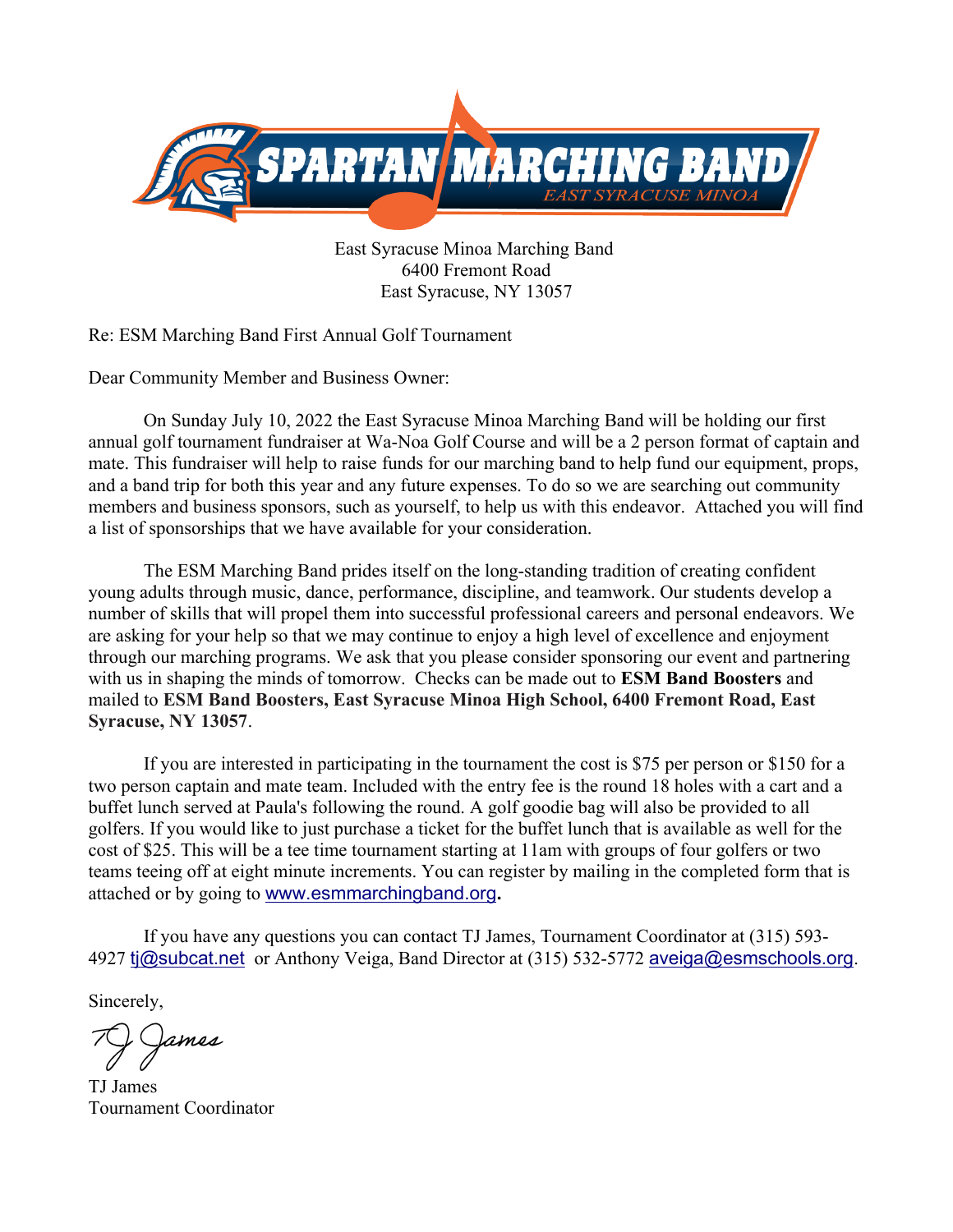## **Sponsorship Opportunities**

| <b>Sponsor Level</b>             | <b>What is Included</b>                                                                                                                                                                                                                                                                                           | Cost                    |
|----------------------------------|-------------------------------------------------------------------------------------------------------------------------------------------------------------------------------------------------------------------------------------------------------------------------------------------------------------------|-------------------------|
| Donation                         | Mention at tournament lunch<br>$\bullet$                                                                                                                                                                                                                                                                          | Any amount<br>$\bullet$ |
| <b>Basic Hole</b><br>Sponsorship | Signage at tee box for one hole<br>٠<br>Sponsor recognition in all ESM Golf Tournament<br>publications<br>Thanks given at tournament lunch<br>٠                                                                                                                                                                   | \$150<br>18 Available   |
| Premium Hole<br>Sponsorship      | 2 Players or 1 Team in tournament<br>$\bullet$<br>Signage at tee box and green for one hole<br>Sponsor recognition in all ESM Golf Tournament<br>٠<br>publications<br>Thanks given at tournament lunch<br>٠                                                                                                       | \$275<br>18 Available   |
| Long Drive Sponsor               | Present Award to contest winner at lunch<br>٠<br>following tournament<br>2 Players or 1 Team in tournament<br>Signage at tee box and in fairway for long drive on<br>$18th$ hole<br>Sponsor recognition in all ESM Golf Tournament<br>٠<br>publications                                                           | \$350<br>1 Available    |
| Closest to the Pin<br>Sponsor    | Present Award to contest winner at lunch<br>$\bullet$<br>following tournament<br>2 Players or 1 Team in tournament<br>٠<br>Signage at tee box and green marker for<br>٠<br>measurements<br>Sponsor recognition in all ESM Golf Tournament<br>٠<br>publications                                                    | \$350<br>1 Available    |
| Golf Cart Sponsor                | Signage on each golf cart used in tournament<br>٠<br>2 Players or 1 Team in tournament<br>Signage at tee box and green for one hole<br>Sponsor recognition in all ESM Golf Tournament<br>publications                                                                                                             | \$500<br>2 Available    |
| Title Sponsor                    | Present Award to tournament winner at lunch<br>$\bullet$<br>following tournament<br>Ad Spot in program for Spartans Spectacular<br>٠<br>Marching Band Show included<br>4 Players or 2 Teams in tournament<br>Signage at tee box and green<br>Title Sponsor recognition in all ESM Golf<br>Tournament publications | \$750<br>1 Available    |